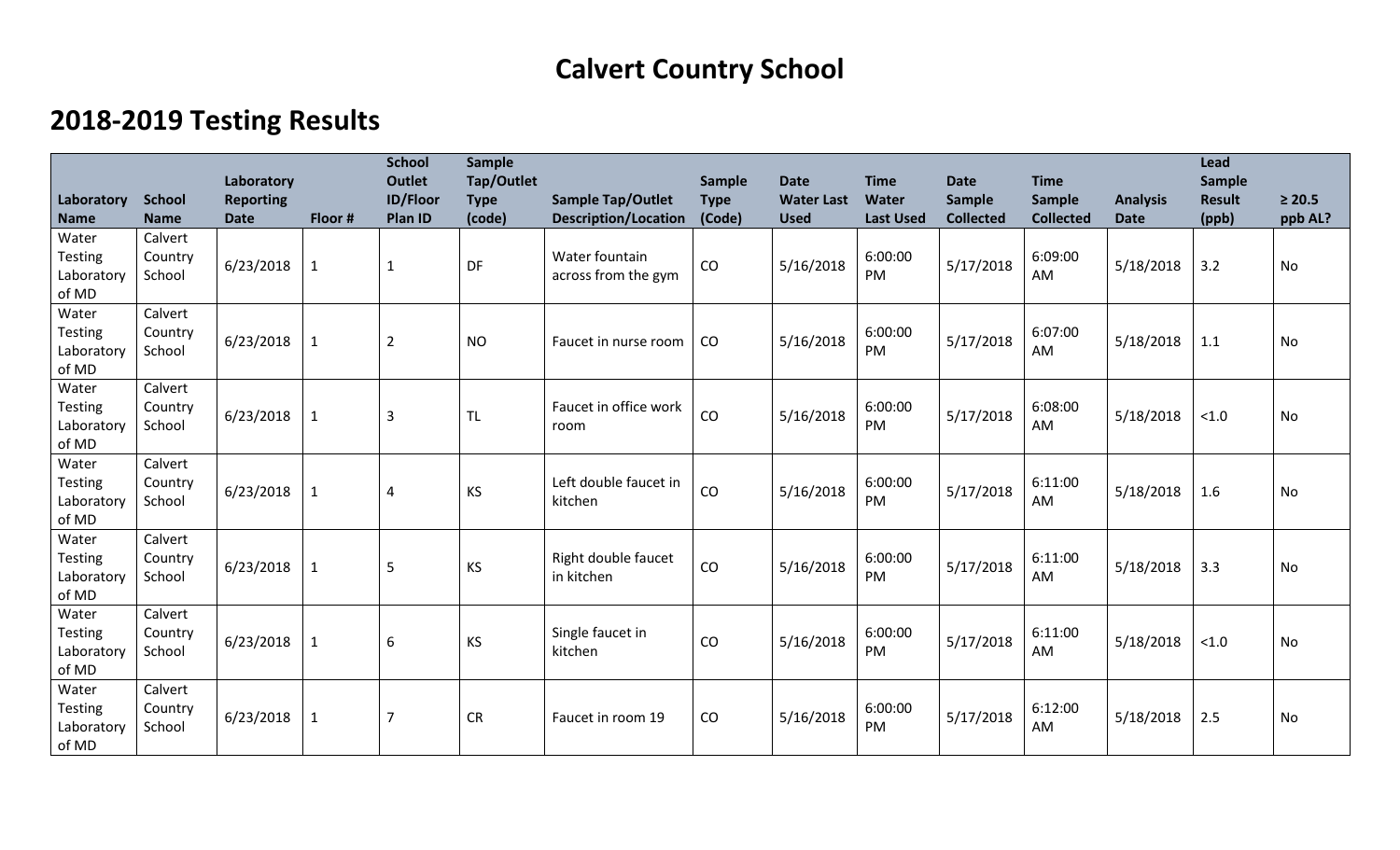| Water<br><b>Testing</b><br>Laboratory<br>of MD | Calvert<br>Country<br>School | 6/23/2018 | $\mathbf{1}$ | 8  | <b>CR</b>  | Faucet in room 11                    | CO | 5/16/2018 | 6:00:00<br>PM | 5/17/2018 | 6:13:00<br>AM | 5/18/2018 | 1.3               | No        |
|------------------------------------------------|------------------------------|-----------|--------------|----|------------|--------------------------------------|----|-----------|---------------|-----------|---------------|-----------|-------------------|-----------|
| Water<br>Testing<br>Laboratory<br>of MD        | Calvert<br>Country<br>School | 6/23/2018 | $\mathbf{1}$ | 9  | <b>CR</b>  | Faucet in room 13                    | CO | 5/16/2018 | 6:00:00<br>PM | 5/17/2018 | 6:14:00<br>AM | 5/18/2018 | $<1.0$            | No        |
| Water<br>Testing<br>Laboratory<br>of MD        | Calvert<br>Country<br>School | 6/23/2018 | $\mathbf{1}$ | 10 | ${\sf CR}$ | Faucet in hallway                    | CO | 5/16/2018 | 6:00:00<br>PM | 5/17/2018 | 6:15:00<br>AM | 5/18/2018 | 5.2               | No        |
| Water<br><b>Testing</b><br>Laboratory<br>of MD | Calvert<br>Country<br>School | 6/23/2018 | $\mathbf{1}$ | 11 | ${\sf CR}$ | Faucet in 2 year old<br>program room | CO | 5/16/2018 | 6:00:00<br>PM | 5/17/2018 | 6:16:00<br>AM | 5/18/2018 | 6.1               | No        |
| Water<br>Testing<br>Laboratory<br>of MD        | Calvert<br>Country<br>School | 6/23/2018 | $\mathbf{1}$ | 12 | <b>TL</b>  | Faucet in staff room                 | CO | 5/16/2018 | 6:00:00<br>PM | 5/17/2018 | 6:17:00<br>AM | 5/18/2018 | 3.2               | No        |
| Water<br><b>Testing</b><br>Laboratory<br>of MD | Calvert<br>Country<br>School | 6/23/2018 | $\mathbf{1}$ | 13 | <b>CR</b>  | Faucet in classroom                  | CO | 5/16/2018 | 6:00:00<br>PM | 5/17/2018 | 6:17:00<br>AM | 5/18/2018 | 5.1               | No        |
| Water<br><b>Testing</b><br>Laboratory<br>of MD | Calvert<br>Country<br>School | 6/23/2018 | $\mathbf{1}$ | 14 | ${\sf CR}$ | Faucet in home<br>living             | CO | 5/16/2018 | 6:00:00<br>PM | 5/17/2018 | 6:20:00<br>AM | 5/18/2018 | 1.5               | <b>No</b> |
| Water<br><b>Testing</b><br>Laboratory<br>of MD | Calvert<br>Country<br>School | 6/23/2018 | $\mathbf 1$  | 15 | CR         | Left faucet in room<br>12            | CO | 5/16/2018 | 6:00:00<br>PM | 5/17/2018 | 6:21:00<br>AM | 5/18/2018 | 1.5               | No        |
| Water<br>Testing<br>Laboratory<br>of MD        | Calvert<br>Country<br>School | 6/23/2018 | $\mathbf{1}$ | 16 | CR         | Right faucet in room<br>12           | CO | 5/16/2018 | 6:00:00<br>PM | 5/17/2018 | 6:21:00<br>AM | 5/18/2018 | $3.6$             | No        |
| Water<br>Testing                               | Calvert<br>Country<br>School | 6/23/2018 | $\mathbf{1}$ | 17 | ${\sf CR}$ | Faucet in room 10                    | CO | 5/16/2018 | 6:00:00<br>PM | 5/17/2018 | 6:22:00<br>AM | 5/18/2018 | $\vert 2.4 \vert$ | No        |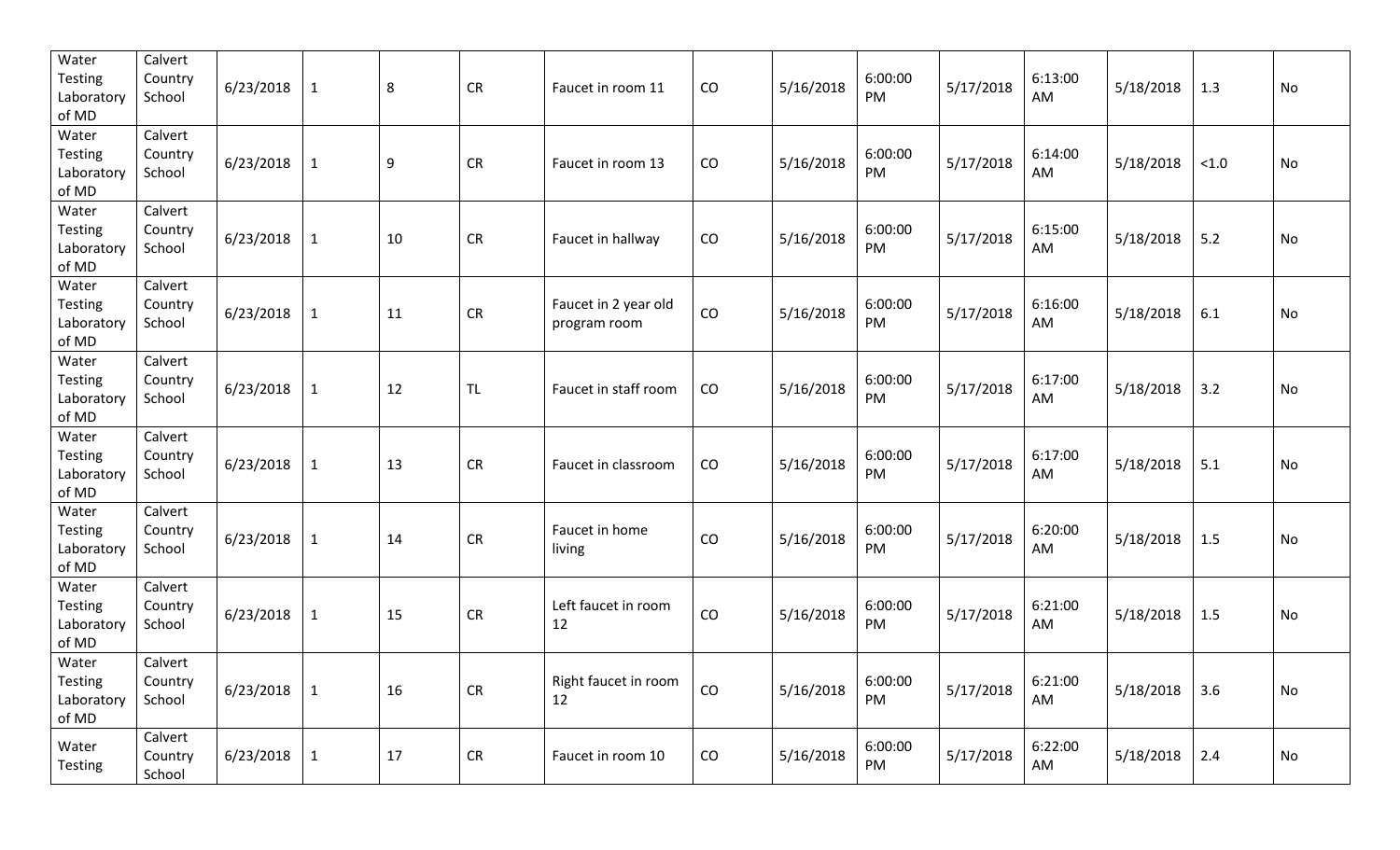| Laboratory<br>of MD                            | Calvert<br>Country<br>School |           |              |                 |                        |                           |    |           |               |           |               |           |        |    |
|------------------------------------------------|------------------------------|-----------|--------------|-----------------|------------------------|---------------------------|----|-----------|---------------|-----------|---------------|-----------|--------|----|
| Water<br><b>Testing</b><br>Laboratory<br>of MD | Calvert<br>Country<br>School | 6/23/2018 | $\mathbf 1$  | 18              | <b>CR</b>              | Faucet in room 9          | CO | 5/16/2018 | 6:00:00<br>PM | 5/17/2018 | 6:21:00<br>AM | 5/18/2018 | 18.1   | No |
| Water<br><b>Testing</b><br>Laboratory<br>of MD | Calvert<br>Country<br>School | 6/23/2018 | $\mathbf{1}$ | 19              | <b>CR</b>              | Faucet in room 8          | CO | 5/16/2018 | 6:00:00<br>PM | 5/17/2018 | 6:20:00<br>AM | 5/18/2018 | $<1.0$ | No |
| Water<br><b>Testing</b><br>Laboratory<br>of MD | Calvert<br>Country<br>School | 6/23/2018 | $\mathbf 1$  | 20              | <b>CR</b>              | Faucet in room 7          | CO | 5/16/2018 | 6:00:00<br>PM | 5/17/2018 | 6:19:00<br>AM | 5/18/2018 | 1.2    | No |
| Water<br><b>Testing</b><br>Laboratory<br>of MD | Calvert<br>Country<br>School | 6/23/2018 | $\mathbf{1}$ | 21 <sub>b</sub> | <b>CF</b>              | Bubbler in room 5         | CO | 5/16/2018 | 6:00:00<br>PM | 5/17/2018 | 6:16:00<br>AM | 5/18/2018 | 2.0    | No |
| Water<br><b>Testing</b><br>Laboratory<br>of MD | Calvert<br>Country<br>School | 6/23/2018 | $\mathbf{1}$ | 22              | <b>CS</b>              | Faucet in room 5          | CO | 5/16/2018 | 6:00:00<br>PM | 5/17/2018 | 6:16:00<br>AM | 5/18/2018 | $<1.0$ | No |
| Water<br><b>Testing</b><br>Laboratory<br>of MD | Calvert<br>Country<br>School | 6/23/2018 | $\mathbf{1}$ | 24              | CS                     | Left faucet in room 6     | CO | 5/16/2018 | 6:00:00<br>PM | 5/17/2018 | 6:18:00<br>AM | 5/18/2018 | $<1.0$ | No |
| Water<br>Testing<br>Laboratory<br>of MD        | Calvert<br>Country<br>School | 6/23/2018 | $\mathbf{1}$ | 25              | <b>CR</b>              | Right faucet in room<br>6 | CO | 5/16/2018 | 6:00:00<br>PM | 5/17/2018 | 6:18:00<br>AM | 5/18/2018 | 7.6    | No |
| Water<br><b>Testing</b><br>Laboratory<br>of MD | Calvert<br>Country<br>School | 6/23/2018 | $\mathbf{1}$ | 26 <sub>b</sub> | $\mathsf{C}\mathsf{F}$ | Bubbler room 3            | CO | 5/16/2018 | 6:00:00<br>PM | 5/17/2018 | 6:15:00<br>AM | 5/18/2018 | 1.1    | No |
| Water<br><b>Testing</b>                        | Calvert<br>Country<br>School | 6/23/2018 | $\mathbf{1}$ | 27              | CS                     | Faucet in room 3          | CO | 5/16/2018 | 6:00:00<br>PM | 5/17/2018 | 5:15:00<br>AM | 5/18/2018 | $<1.0$ | No |